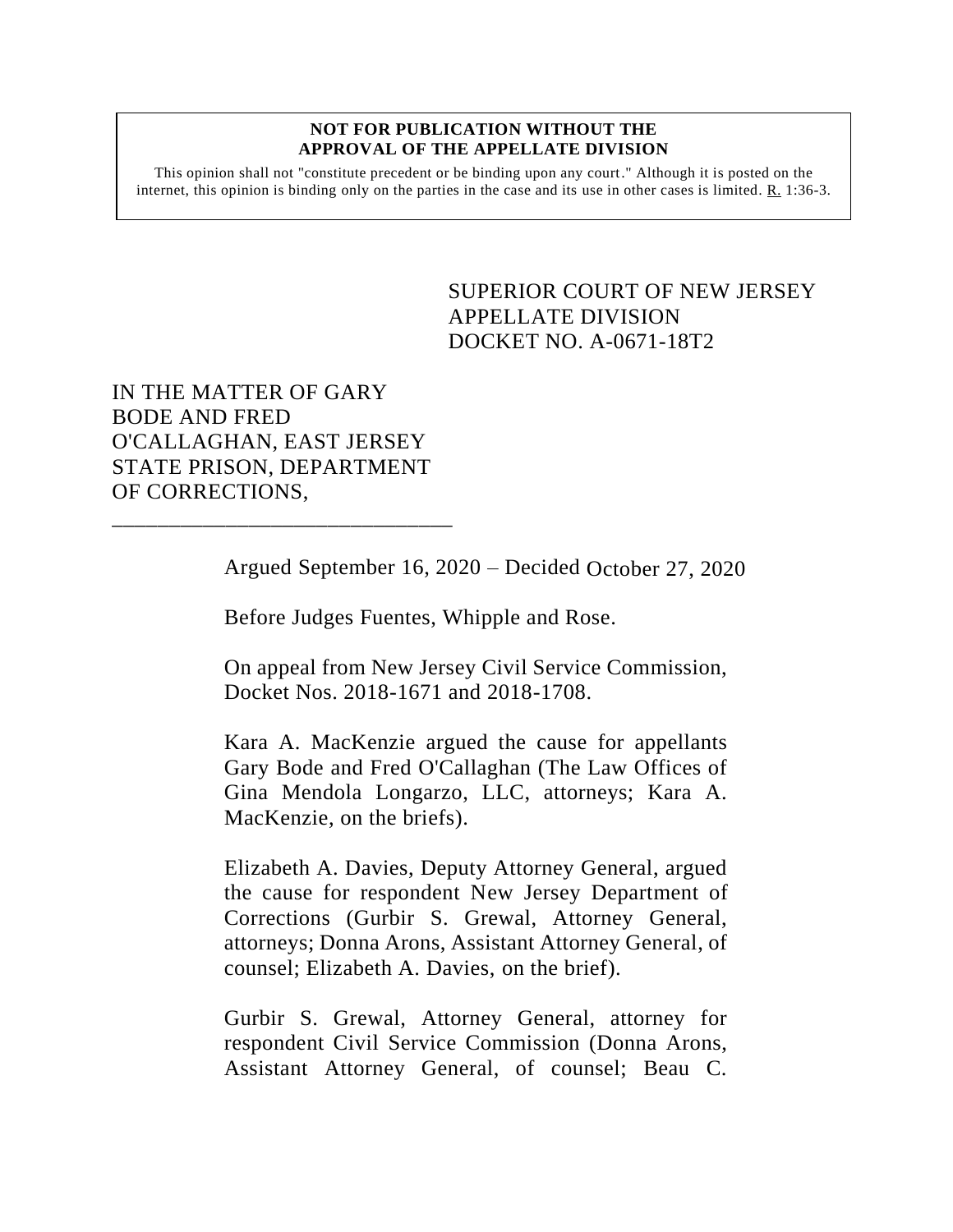Wilson, Deputy Attorney General, on the statement in lieu of brief).

## PER CURIAM

In this matter, petitioners Lieutenant Gary Bode and Lieutenant Fred O'Callaghan appeal from a September 21, 2018 final disciplinary action by the Civil Service Commission (Commission) imposing a sixty-working-day suspension of petitioners' employment as officers of the Department of Corrections (DOC). We affirm.

Petitioners both worked for the DOC as corrections officers at East Jersey State Prison (EJSP). On August 26, 2017, O'Callaghan was serving as the Area Lieutenant responsible for the area known as the Big Yard, a large, enclosed, outdoor recreation area. Bode was serving as the Operations Relief Lieutenant. And during their shift, there was a physical altercation between two inmates in the yard. The fight occurred during a movement, when a large group of nearly 200 inmates were being moved from the yard to their cells through the sally-port. The sally-port is a holding area enclosed by large gates that connects the yard back into the prison. When the incident occurred, approximately ninety-seven inmates remained in the yard.

Upon witnessing the fight, Officer Kenneth Bennett, who was assigned to the yard, called a Code 33. This emergency code indicates an inmate fight or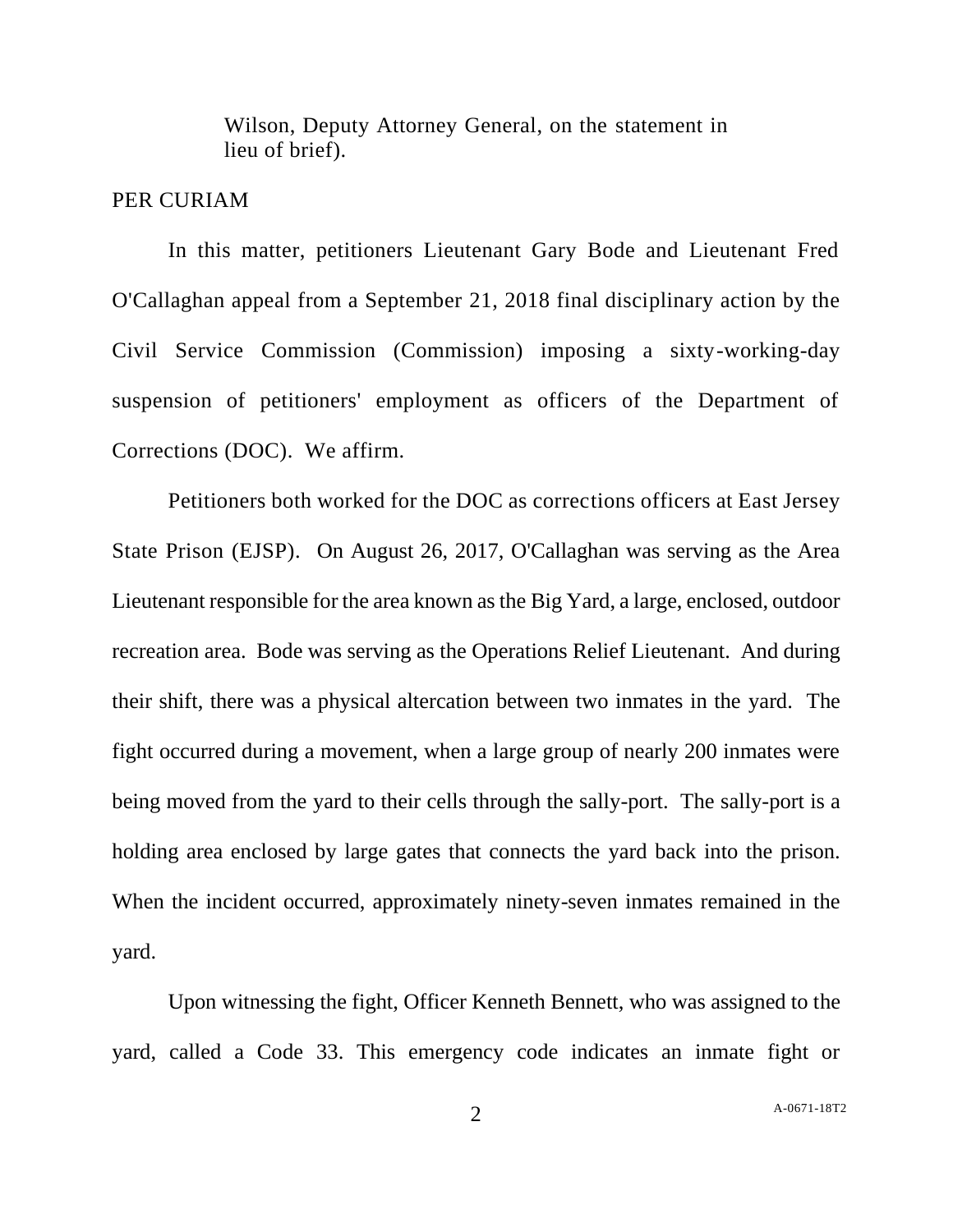disturbance. O'Callaghan responded to the Code, and Bennett informed him of what had occurred. Then, O'Callaghan saw that an injured inmate was convulsing on the ground and the inmate believed responsible for fighting the injured man was ordered to approach the gate, where he was handcuffed and escorted from the area. O'Callaghan observed that the injured inmate had stopped convulsing and was lying motionless on the ground. Because of this, O'Callaghan called a Code 53, indicating a medical emergency, and ordered Bennett to open the sally-port gate and entered the yard. At this point, O'Callaghan radioed for a "suited team," meaning a team wearing protective gear consisting of helmets, protective vests and carrying weapons. O'Callaghan did not wait for the suited team, but instead entered the yard unsuited. When O'Callaghan entered the yard, several other officers left their posts and followed his lead into the yard without protective gear.

Ninety-seven unsecured inmates remained in the yard. With this turn of events, O'Callaghan and the other officers were significantly outnumbered in the yard. They ordered inmates to retreat to the area along the fence in the yard, and the inmates complied. After O'Callaghan entered the yard, Sergeant Anthony Vargas, the Operations Sergeant, responded to the Code 33 at the gates of the yard with his team of thirteen suited officers. When Vargas and his team entered the yard, they ordered the ninety-seven inmates to lie on the ground, creating a protective barrier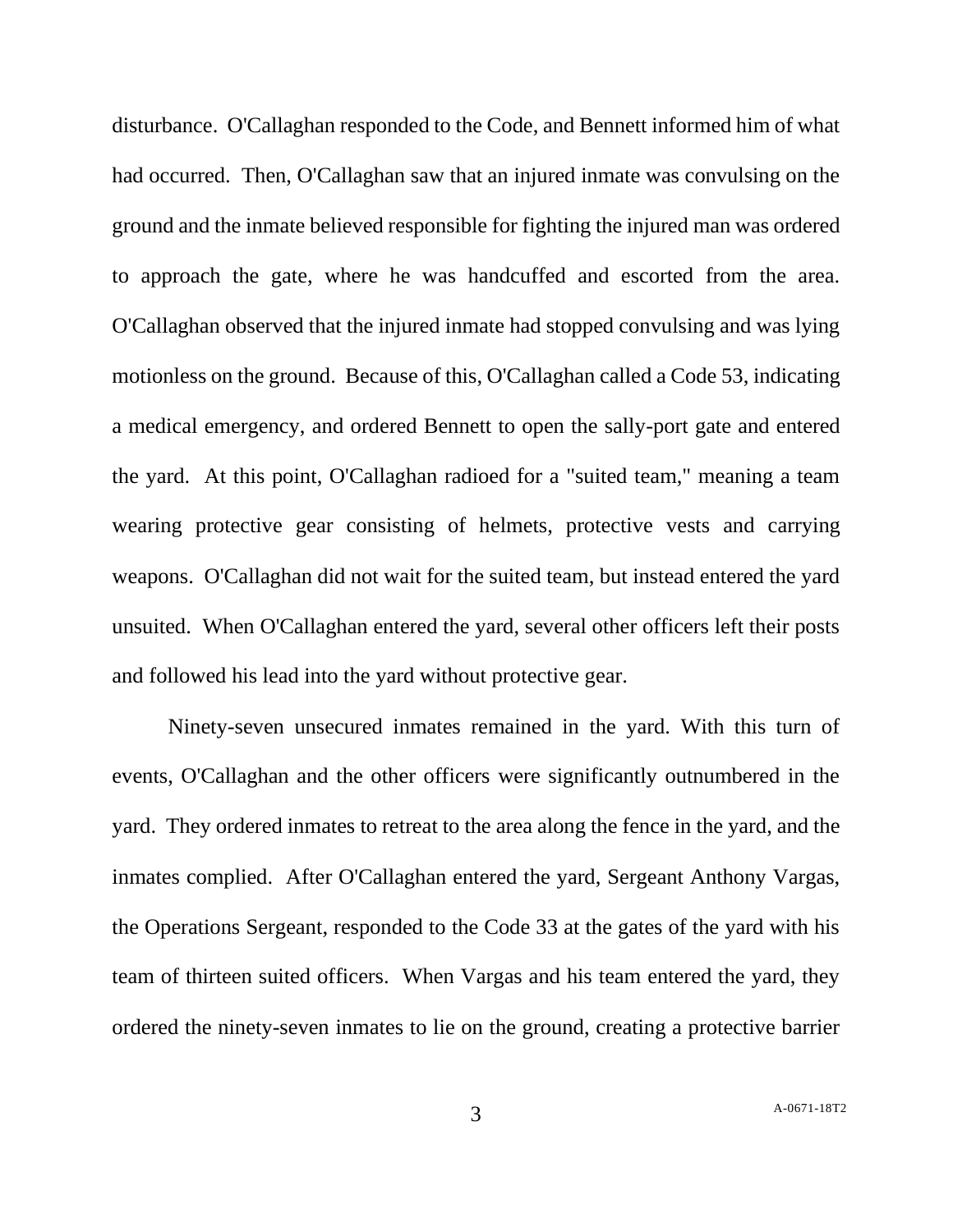between the inmates, O'Callaghan and the other guards. Vargas ordered the unsuited officers, who had followed O'Callaghan, to leave the yard. Bode also entered the yard without wearing any protective gear and without a suited team.

Once the injured inmate was taken out of the yard, accompanied by O'Callaghan and the prison medical staff, Vargas instructed his suited team to exit the yard. Bode, who was still present and unsuited in the yard, stopped Vargas and instructed him to remain in the yard with his team. Bode proceeded to leave the yard to speak with Sergeant Stephen Linardos over the phone about moving the inmates out of the yard. After Bode left the yard, Vargas directed his team to exit the yard, contrary to Bode's order. O'Callaghan subsequently ordered Vargas to leave the yard with his team. Finally, Vargas and his team then moved the inmates out of the yard without additional confrontation.

Following these events, O'Callaghan and Bode wrote and submitted Unusual Incident Reports. However, neither report mentions that the lieutenants or other officers entered the yard unsuited. Within a few days, a written complaint about the disturbance, alleging that the lieutenants' actions had jeopardized prison security and endangered the staff officers. The matter was referred to the Special Investigations Division Internal Affairs Unit for investigation.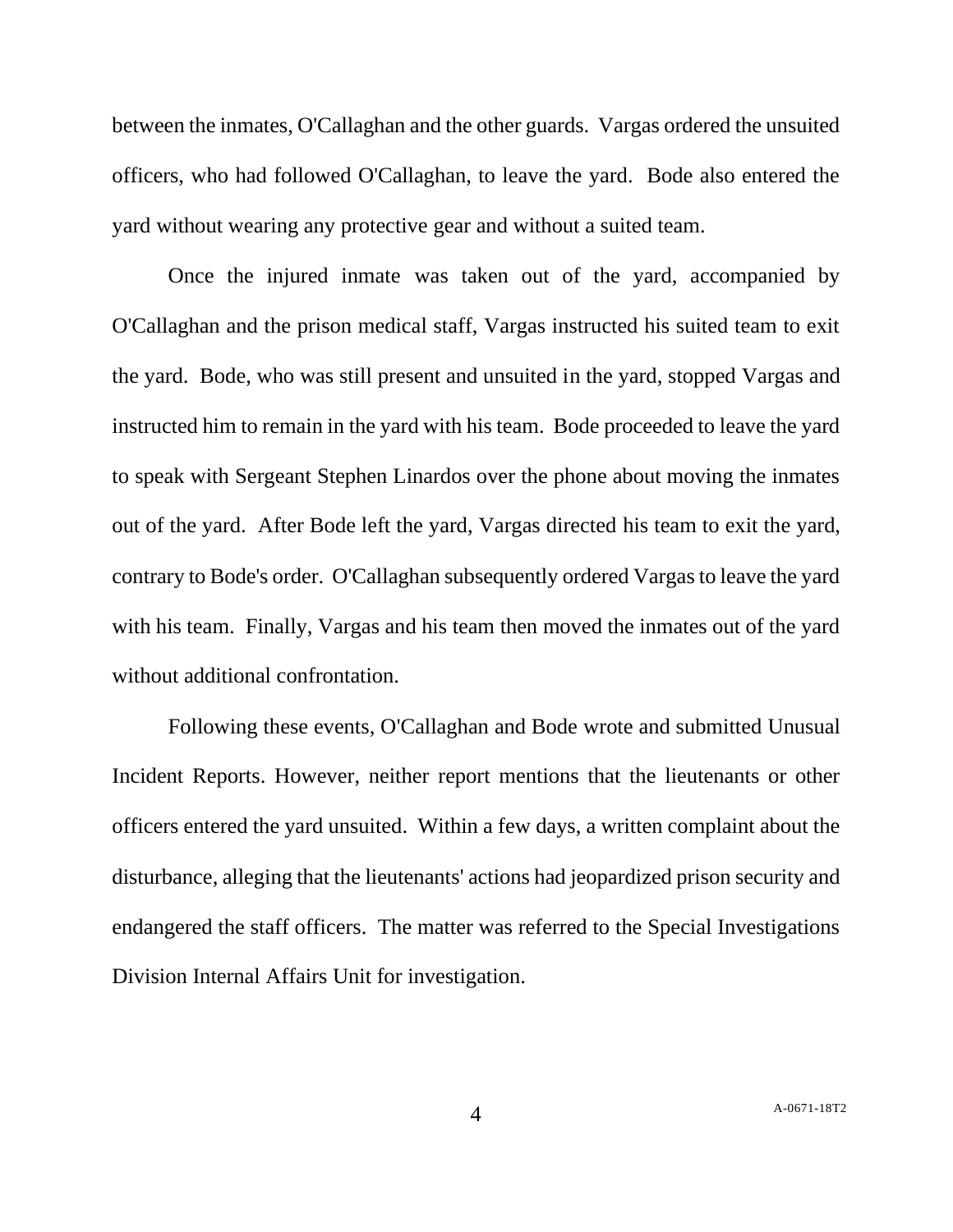On October 6, 2017, the DOC issued Preliminary Notices of Disciplinary Action (PNDA) to Bode and O'Callaghan, setting forth charges arising from their response to the emergency codes for an inmate altercation and medical emergency in August 2017. Among other violations, the PNDAs charged both petitioners with neglect of duty, N.J.A.C. 4A:2-2.3(a)(7); conduct unbecoming a public employee, N.J.A.C. 4A:2-2.3(a)(6); and other sufficient cause, N.J.A.C. 4A:2-2.3(a)(12). In November 2017, the DOC held separate departmental disciplinary hearings as to Bode and O'Callaghan, and in December 2017, the DOC issued Final Notices of Disciplinary Action (FNDA) sustaining all charges listed in the PNDA's and terminating their employment.

The specific charges against both officers in the FDNAs are identical:

N.J.A.C. 4A:2-2.3 General Causes (a) 6. Conduct unbecoming a public employee (a) 7. Neglect of Duty (a) 12. Other sufficient cause Human Resources Bulletin 84-17, as amended, B.7. Serious mistake due to carelessness but not resulting in danger to persons or property C.11. Conduct unbecoming an employee D.7. Violation of administrative procedures and/or regulations involving safety and security E.1. Violation of a rule, regulation, policy, procedure, order or administrative decision.

Bode and O'Callaghan appealed their determinations separately to the

Commission, which transmitted the appeals to the Office of Administrative Law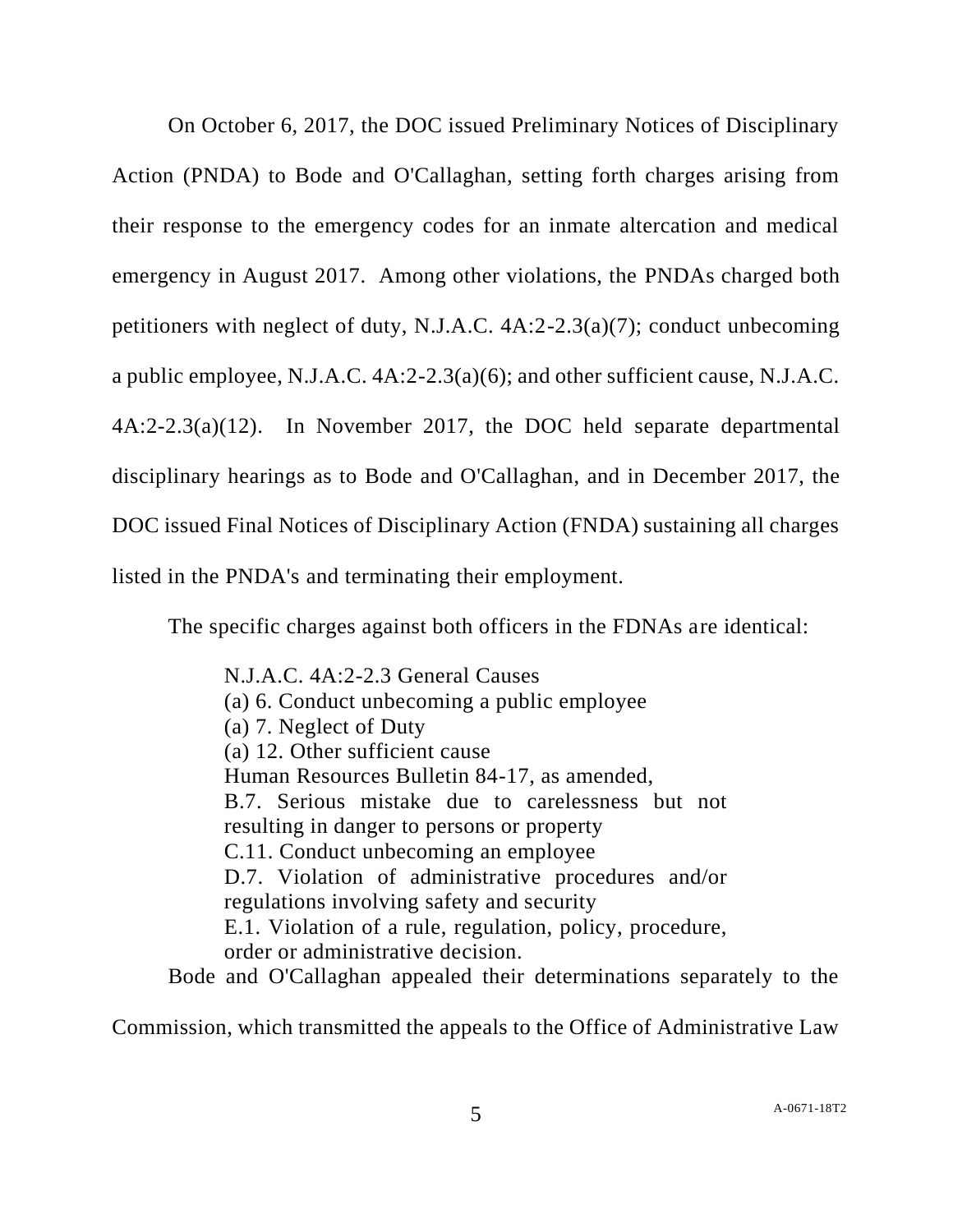(OAL) to be heard as contested cases pursuant to N.J.S.A. 40A:14-202(d). The OAL consolidated the matters and heard them over four days. Petitioners presented the testimony of Senior Corrections Officers (SCO) Edward Parin and Edwin Cordova, both of whom responded to the yard unsuited, and Lieutenant Robert LaPenta, the EJSP training lieutenant who testified concerning the EJSP emergency response procedures. Bode and O'Callaghan also testified.

The DOC presented the testimony of Assistant Superintendent Jeffery John Crothers, an expert on EJSP's policies and procedures, Sergeant. Stephen Linardos, the Star<sup>1</sup> sergeant on the date of the incident, SCO Larry Clouse, a member of Vargas's suited team, and SCO James Colacci, Sergeant. Anthony Vargas, DOC Internal Affairs Investigator Kurt Rocco, and Patrick Nogan, the EJSP Administrator in charge of the incident investigation.

After reviewing the evidence, the Administrative Law Judge (ALJ) issued an initial decision sustaining all charges against both petitioners. The ALJ found that when O'Callaghan entered the yard with several unsuited officers, he "jeopardized the safety and security of the medical staff, the other unsuited officers and O'Callaghan himself . . . creat[ing] a disruption to the orderly

<sup>&</sup>lt;sup>1</sup> The "Star" is a location within the prison where prisoner movements are controlled.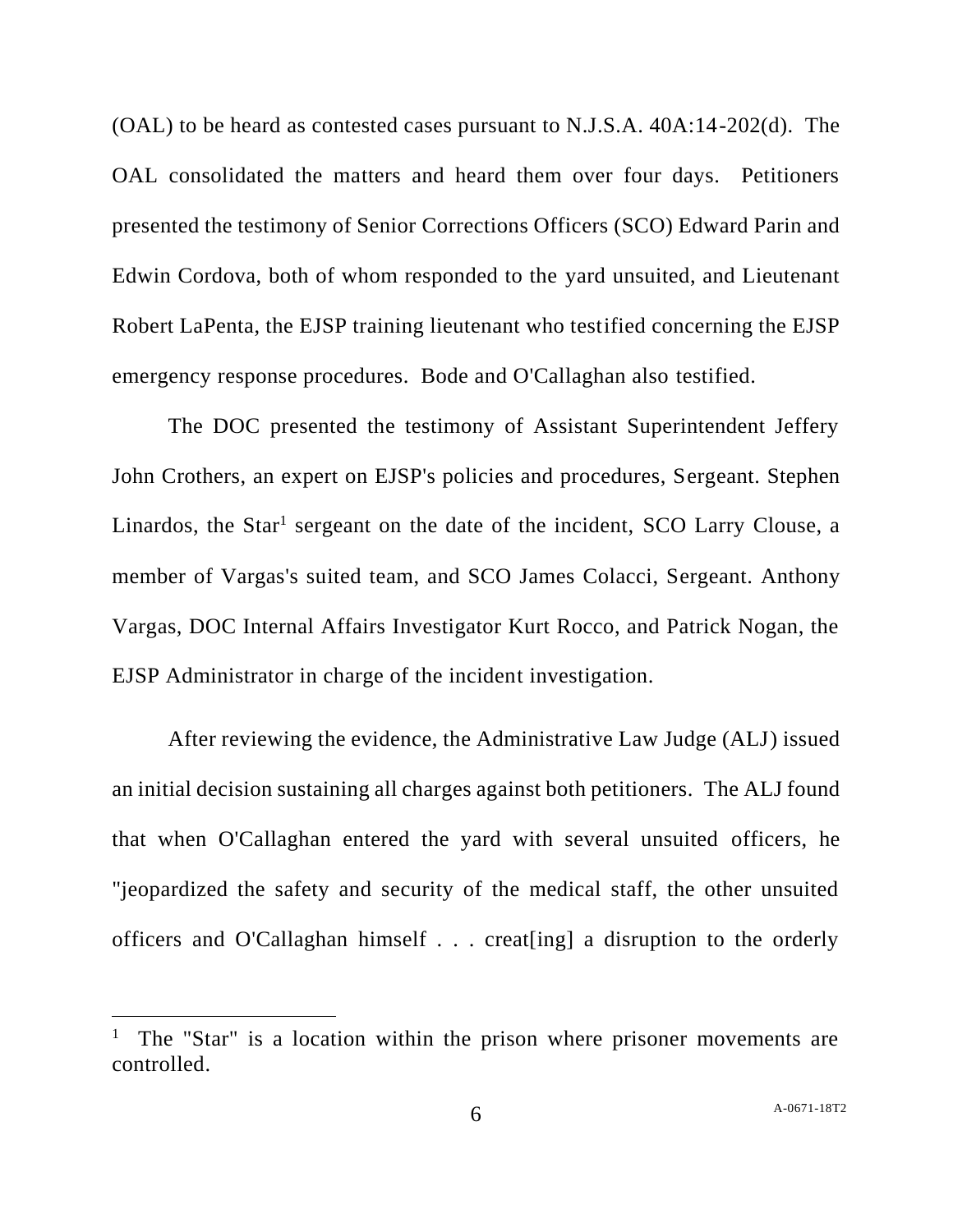running of the facility." The ALJ also found that Bode's failure to remain in the Star until the emergency was over violated the Internal Management Procedure (IMP) and that by ordering Vargas and his team to stay in the yard, Bode showed poor judgement and recklessness. The ALJ concluded that the DOC had proven that all the charges were supported by the evidence.

The ALJ reversed the terminations, finding the sanction excessive under the circumstances, and modified them to 180-day suspensions. Both petitioners filed exceptions with the Commission, and on September 21, 2018, the Commission, after conducting its review, affirmed the charges against both petitioners, but modified their penalties to sixty-working-day suspensions. This appeal followed.

Petitioners have raised twelve distinct points but essentially argue that the Commission's decision was "arbitrary, capricious and unreasonable" because it was based on the ALJ's factual findings and credibility determinations, which were not supported by substantial credible evidence or were based on incorrect application of DOC's own policies and procedures. Petitioners argue that the plain language of the critical procedures, the IMP and the Post Order, did not preclude all officers from entering the yard unsuited, but merely requires the Initial and Secondary Response teams to be suited. They argue O'Callaghan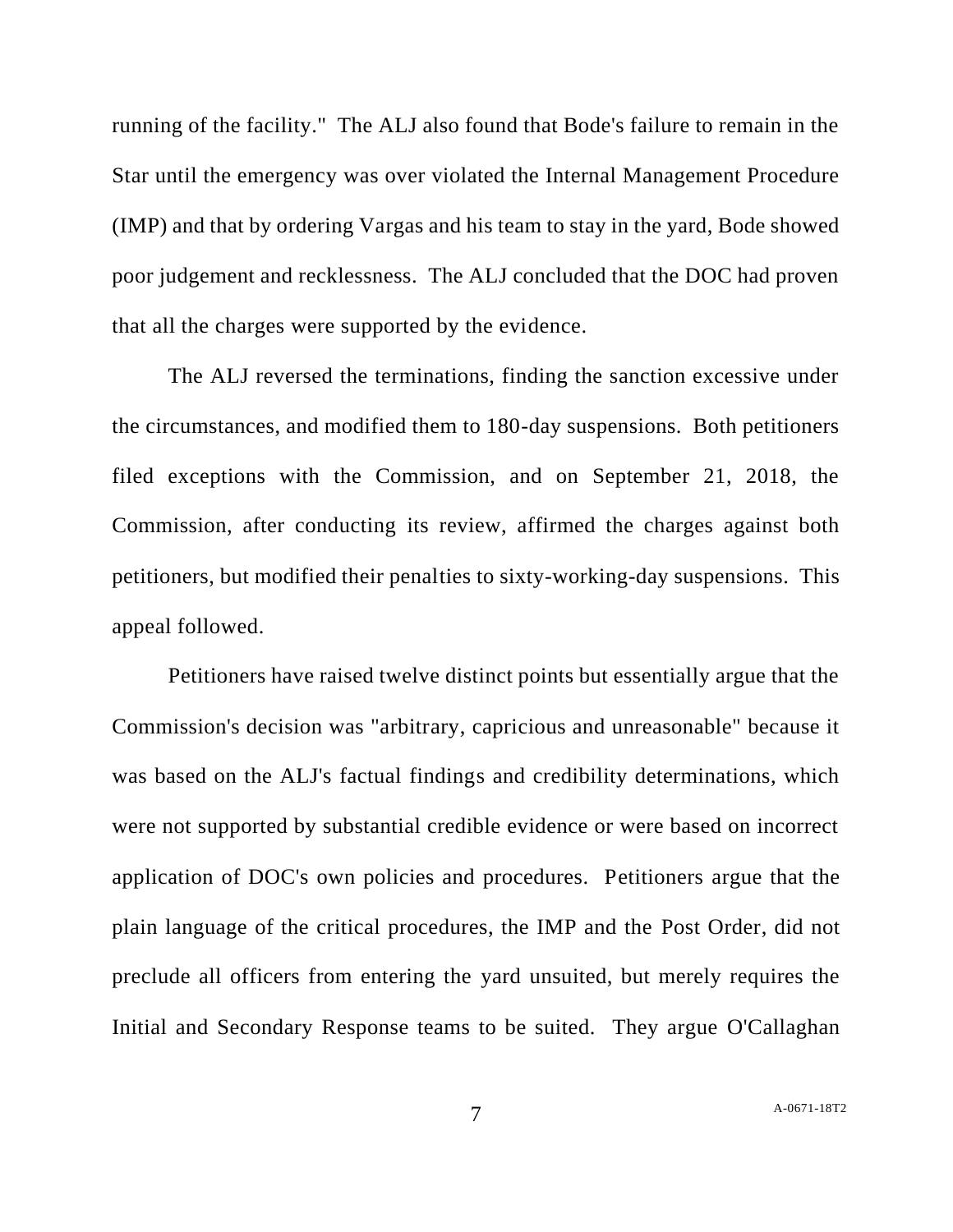indeed responded with a suited team led by Vargas and thirteen SCOs, and that while an inmate fight code mandates a suited team, an emergency medical code does not, and this incident involved both. We reject these arguments.

Our review of agency action is limited. "An appellate court ordinarily will reverse the decision of an administrative agency only when the agency's decision is 'arbitrary, capricious or unreasonable or is not supported by substantial credible evidence in the record as a whole." Ramirez v. N.J. Dep't. of Corr., 382 N.J. Super. 18, 23 (App. Div. 2005) (quoting Henry v. Rahway State Prison, 81 N.J. 571, 579- 80 (1980)). "[A]n administrative agency's interpretation of statutes and regulations within its implementing and enforcing responsibility is ordinarily entitled to our deference." Wnuck v. N.J. Div. of Motor Vehicles, 337 N.J. Super. 52, 56 (App. Div. 2001) (quoting In re Appeal by Progressive Cas. Ins. Co., 307 N.J. Super. 93, 102 (App. Div. 1997)). Therefore, "if substantial credible evidence supports an agency's conclusion, a court may not substitute its own judgment for the agency's even though the court might have reached a different result." Greenwood v. State Police Training Ctr., 127 N.J. 500, 513 (1992) (citing Clowes v. Terminix Int'l, 109 N.J. 575, 587 (1998); Henry, 81 N.J. at 579-80). Additionally, a presumption of reasonableness attaches to the actions of administrative agencies. City of Newark v. Nat. Res. Council in Dep't of Env'tl Prot., 82 N.J. 530, 539-40 (1980). We defer to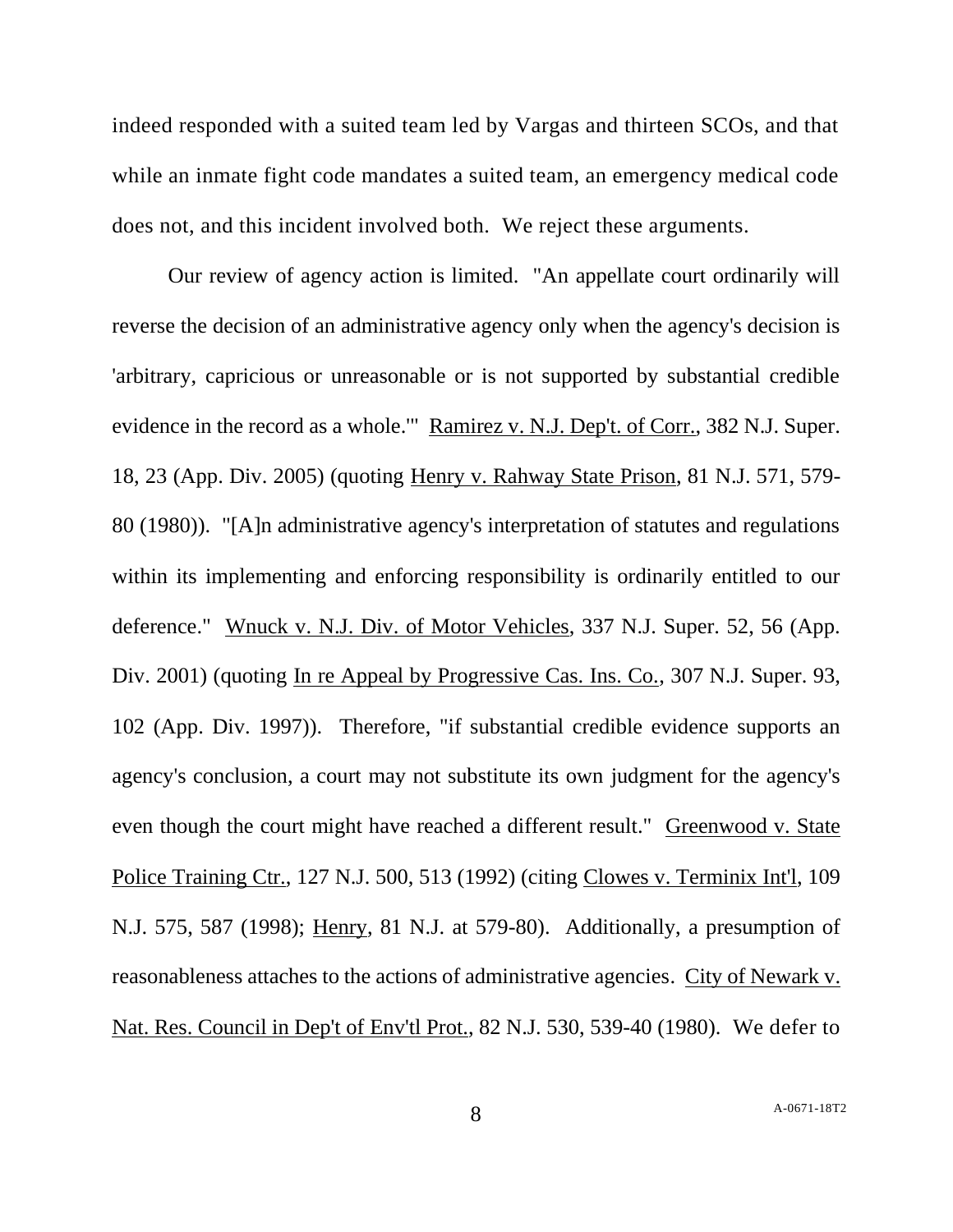the expertise of agencies where substantial evidence supports the agency's determination. In re Stallworth, 208 N.J. 182, 194 (2011). Accordingly, the findings of the agency should not be reversed because they are based on "sufficient, competent, and credible evidence." N.J.S.A. 52:14B-10(c).

The IMP states that when there is an inmate fight in the yard:

All unit and area activities will be terminated, all movement will be suspended and all compounds will be secured. . . . These areas cannot be entered until an assessment of the situation can be made. If the involved inmates comply with all staff directives and report to a sally-port for removal then only the necessary officers and supervisors will be dispatched with any necessary equipment. If the situation involves non-compliant inmate(s) and entry may be required then the Initial Response Team ([Thirteen] Officers) will suit up with protective gear and respond to the area. . . . A Secondary Response Team ([Thirteen] Officers) will suit up with protective gear and stand-by for assignment.

## Note #1: The first team may only enter the area when the second team is prepared.

(Emphases added).

The IMP clearly states the team should be suited if entry is required. Crothers, the DOC's procedures expert who was found credible by the ALJ, testified that officers are required to be suited when entering the yard during an inmate fight. But O'Callaghan did not wait for a suited team before entering the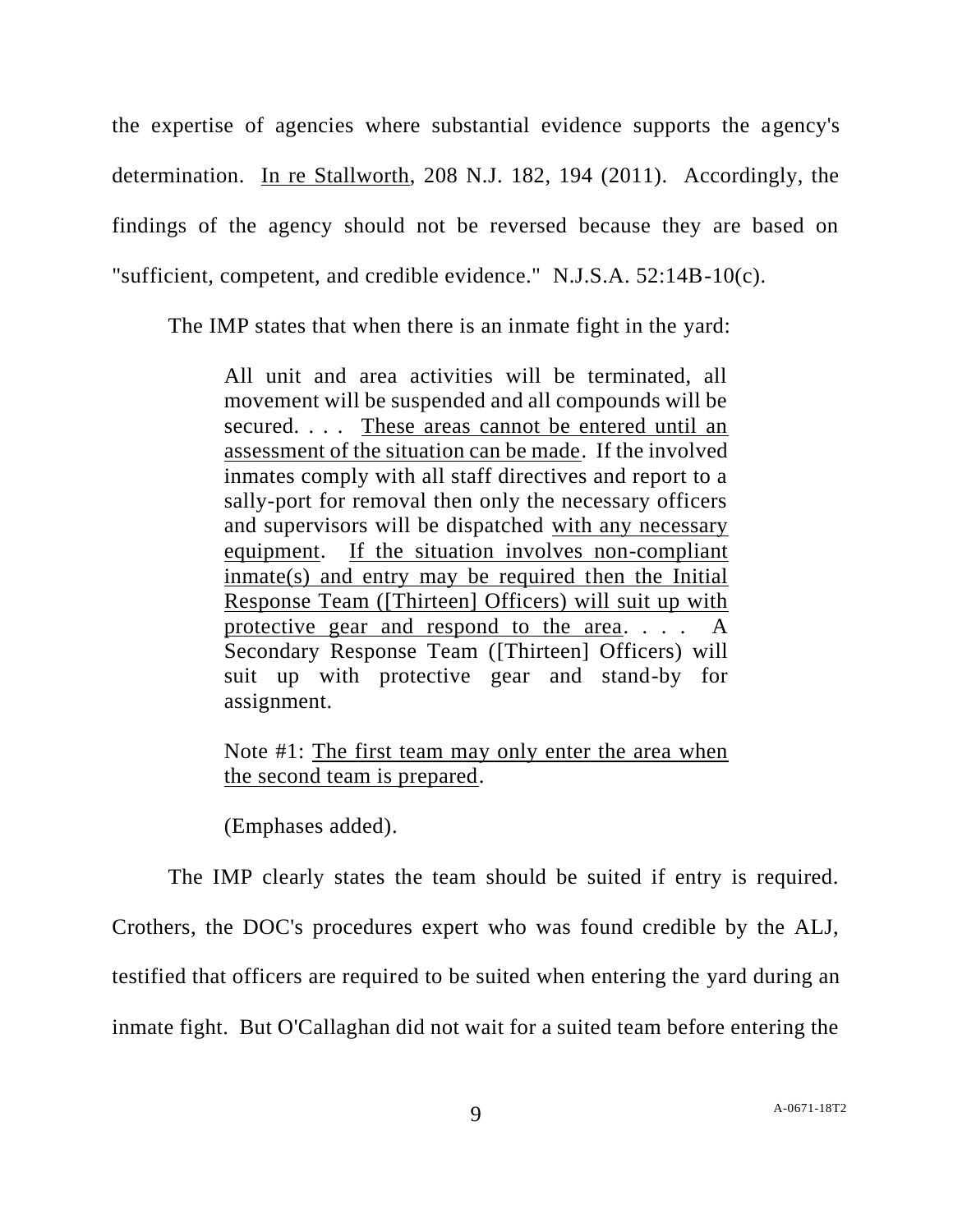yard. At a minimum, the officers violated the portions of the IMP requiring an assessment to be made and a second team to be prepared before the first team entered.

Moreover, we "defer to [the ALJ's] credibility findings that are often influenced by matters such as observations of the character and demeanor of witnesses and common human experience that are not transmitted by the record," State v. Locurto, 157 N.J. 463, 474 (1999) (citing State v. Jamerson, 153 N.J. 318, 341 (1998); Dolson v. Anastasia, 55 N.J. 2, 7 (1969); State v. Johnson, 42 N.J. 146 (1964)), giving "due regard to the opportunity of the one who heard the witnesses to judge their credibility." Logan v. Bd. of Review, 299 N.J. Super. 346, 348 (App. Div. 1997) (citing Jackson v. Concord Co., 54 N.J. 113, 117-18 (1969) (quoting Close v. Kordulak Bros., 44 N.J. 589, 599  $(1965))$ .

Here, petitioners dismiss the credibility of Assistant Superintendent Crothers because he began working at EJSP after the incident. Even so, Crothers had been working in the position of Assistant Superintendent at EJSP for more than six months when the hearing was held. Accordingly, Crothers was wellsuited to review the video surveillance of the incident and the reports generated, even if he was not present at the facility on the day the incidents occurred.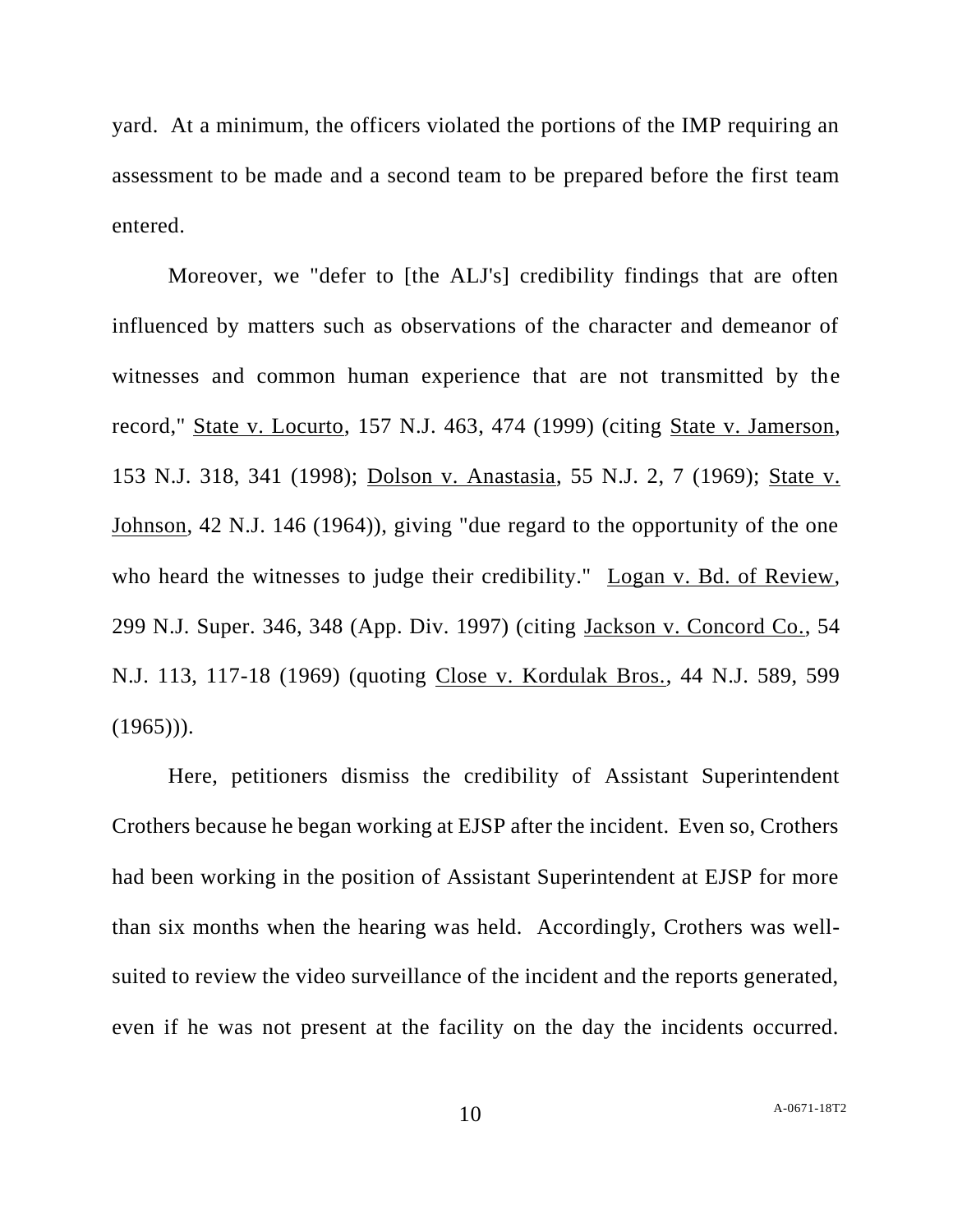Crothers also had experience as a Threat Suppression Team Coordinator, a training lieutenant at New Jersey State Prison and handling internal threats by utilizing intelligence that had been gathered. He also taught at the Correctional Staff Training Academy and instructed lieutenants in emergency response protocol. Bode, for one, had attended Crothers's emergency response class. Ultimately, the ALJ found that Crothers's testimony was credible and based on our review, we discern no reason not to defer to such findings.

Additionally, petitioners argue the ALJ should have given greater weight to the allegation that Vargas's testimony was tainted by a retaliatory motive against Bode. The ALJ found that "Vargas, Clouse, and Crothers testified credibly that it was unsafe to stay in the yard, in part because they were significantly outnumbered by the inmates." In fact, Vargas's testimony was consistent with his prior interviews and was supported by several witnesses. Clouse and Crothers both testified that it was unsafe for Vargas's team to remain in the yard while outnumbered, supporting Vargas's testimony. Further, the ALJ found that Bode did not justify his decision to order Vargas and his team to stay in the yard; O'Callaghan himself revoked Bode's command, the order supporting Vargas's testimony. Even more, Vargas's testimony had independent support in the record and the facts to which Vargas testified, regardless of his motive, are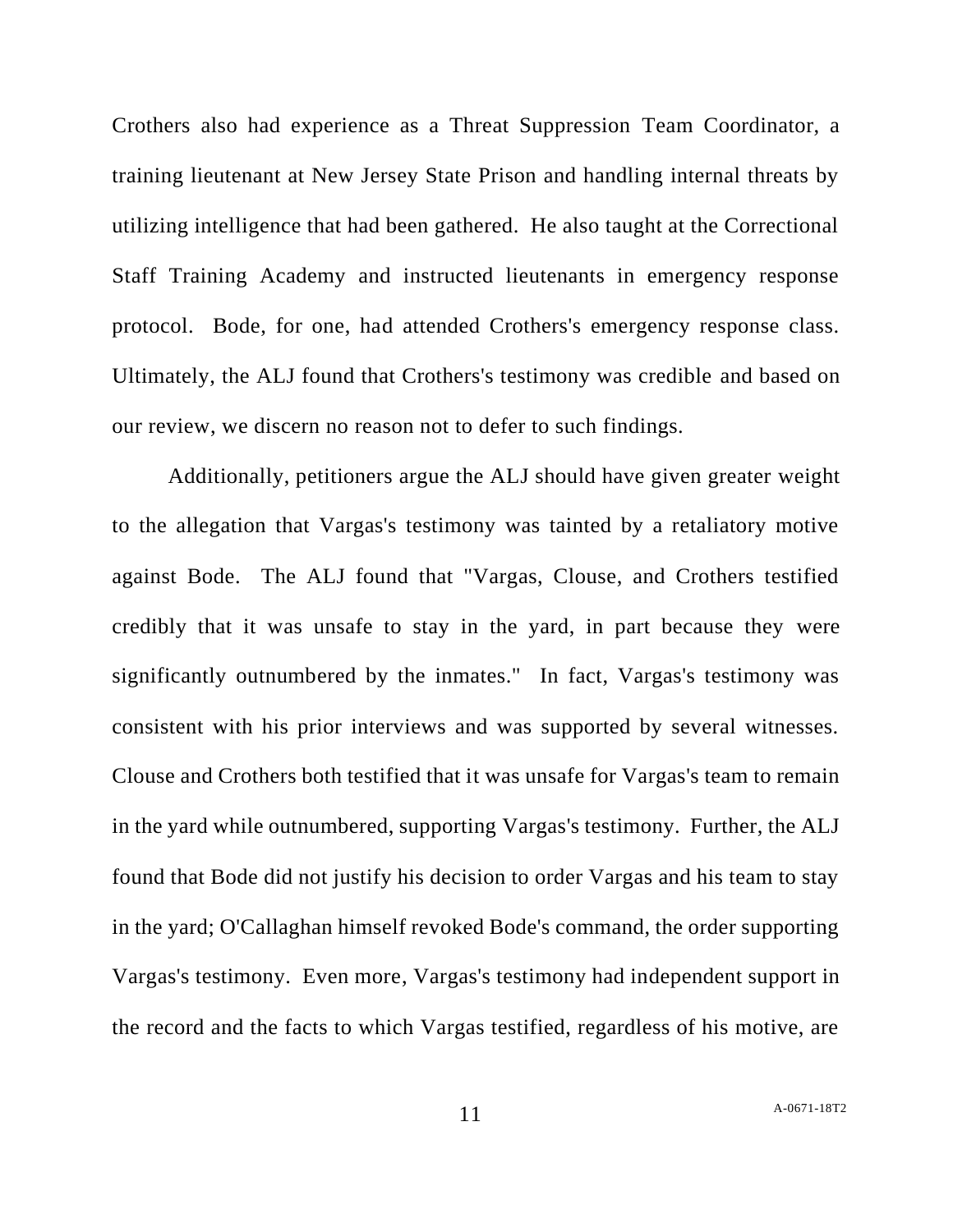not contested. See Costantino v. New Jersey Merit Bd. Sys., 313 N.J. Super. 212, 213-15 (App. Div. 1998) (explaining how the trier of fact must assess and weigh the credibility of the witnesses for the purpose of making factual findings on all disputed facts). Additionally, the record supports the ALJ's conclusion that no evidence supported petitioners' claim that Vargas had a retaliatory motive.

Petitioners also argue Bode did not violate the Operations Lieutenant Post Order; that he did not violate the Emergency Response IMP or jeopardize his own safety; and that his order to Vargas to remain in the yard was not reckless. The Post Order for Bode's position, operations lieutenant, states:

> Whenever an emergency code is called by Center and/or the "Whooper" alarm is activated, the Operations Supervisor on duty will secure the outermost entrance door to the Operations Unit and report to the Star for emergency response assignment until the emergency is cleared by the Center. Nothing in this document shall preclude an Officer or Supervisor from responding to the aid of another staff member. Custody Staff members are reminded to assess the risk to themselves and other staff members and act appropriately. Common sense and good judgment as well as sense of duty shall guide staff in their decision making process . . . .

(Emphasis added).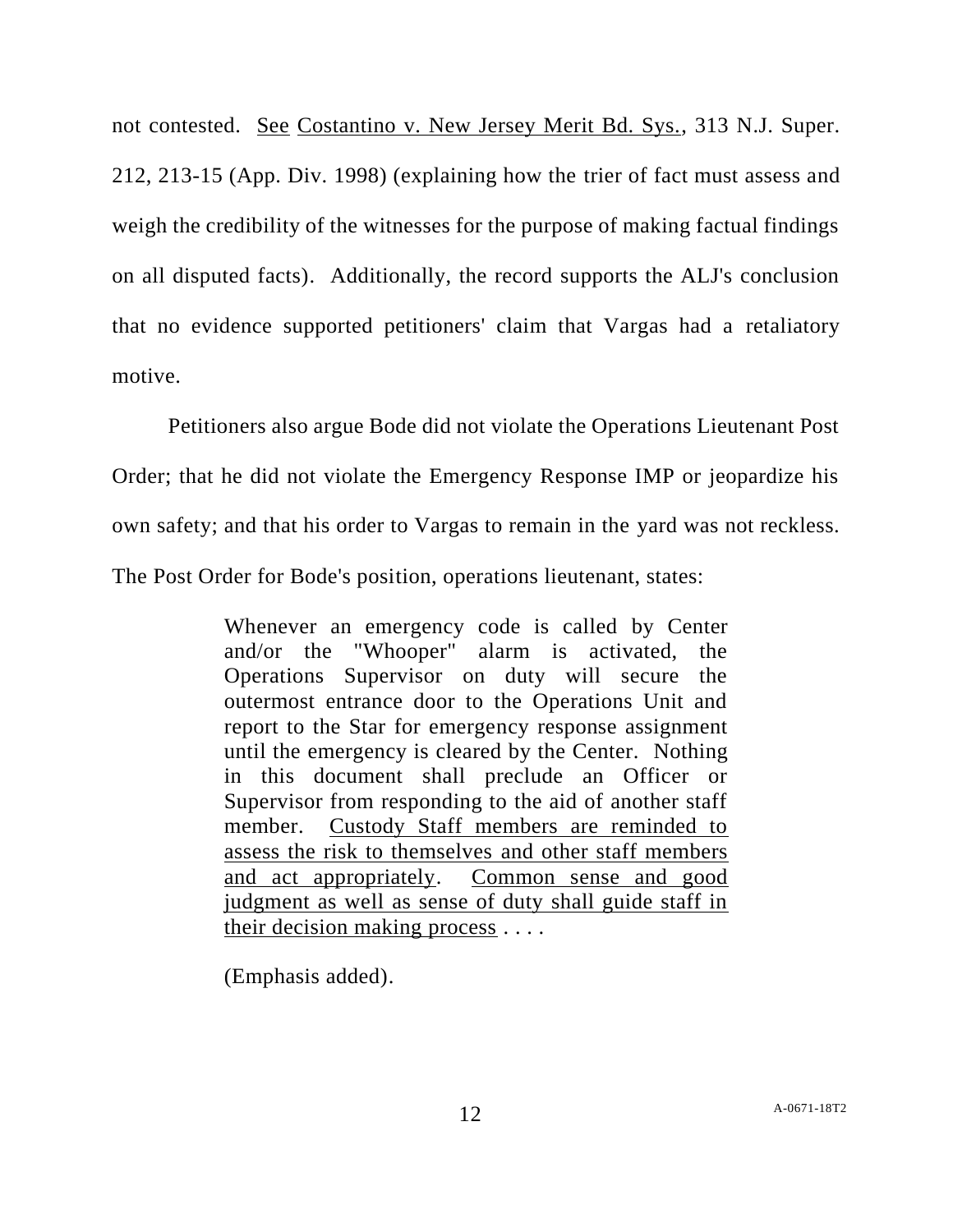Therefore, the order provides that the lieutenant should report to the Star, which Bode failed to do. While the Post Order itself does not provide that the responding lieutenant must be suited prior to entering the yard, according to the plain terms of the IMP, "the Initial Response Team ([Thirteen] Officers) will suit up with protective gear and respond to the area." No testimony or other evidence in the record indicates whether the IMP trumps the Post Order, however, they do not conflict.

N.J.A.C. 4A:2-2.3(a)(7) lists "neglect of duty" as grounds for the discipline of a civil servant. Neglect of duty is omission or failure to perform a duty, official misconduct, or negligent acts related to the official responsibilities of a civil servant. Rushin v. Bd. of Child Welfare, 65 N.J. Super. 504, 510-11 (App. Div. 1961). A finding of neglect of duty must be based on the nonperformance of an official duty imposed on a public employee. Id. at 515.

Based on our review of the record, O'Callaghan violated the emergency response IMP; the ALJ's findings regarding that violation are supported by sufficient, credible, evidence; and the Commission's determinations are entitled to deference concerning whether O'Callaghan entered the yard unsuited contrary to the emergency response IMP, which states: "[i]f the situation involves noncompliant inmate(s) and entry may be required then the Initial Response Team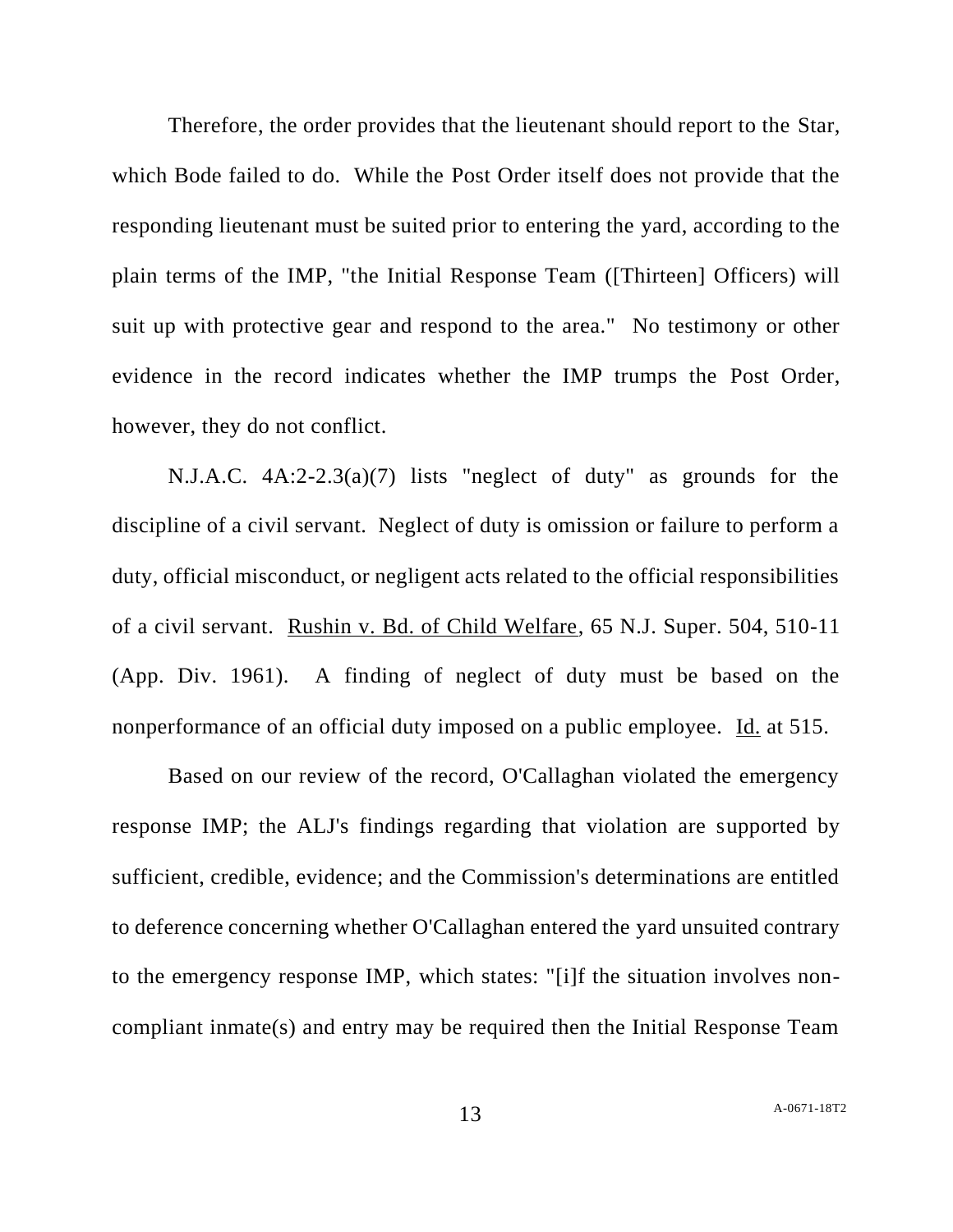([Thirteen] Officers) will suit up with protective gear and respond to the area." For this reason, the ALJ and Commission's determinations that O'Callaghan neglected his duty should not be disturbed. In re Carter, 191 N.J. 474, 483 (2007) (quoting Greenwood v. State Police Training Ctr., 127 N.J. 500, 513  $(1992)$ .

The ALJ also determined that Bode violated the Post Order because he did not report to the Star and found that Bode violated the emergency response IMP by entering the yard unsuited. Regardless of whether Bode complied with the post order, Bode violated the emergency response IMP when he entered the yard without proper equipment. Accordingly, the record supports the ALJ and Commission's determinations that Bode neglected his duty.

We agree with petitioners that they had a duty to the incapacitated inmate, but we do not agree there was sufficient justification for their violations. The record is devoid of evidence that responding in violation of the IMP preserved human life any more than simply following the IMP in accordance with proper procedure. Indeed, the IMP serves to protect life, and the post order also required petitioners to consider officer safety and assess the situation before acting. Moreover, regardless of the fact that no one was hurt due to the IMP violations, "if not properly operated, prisons have a capacity to become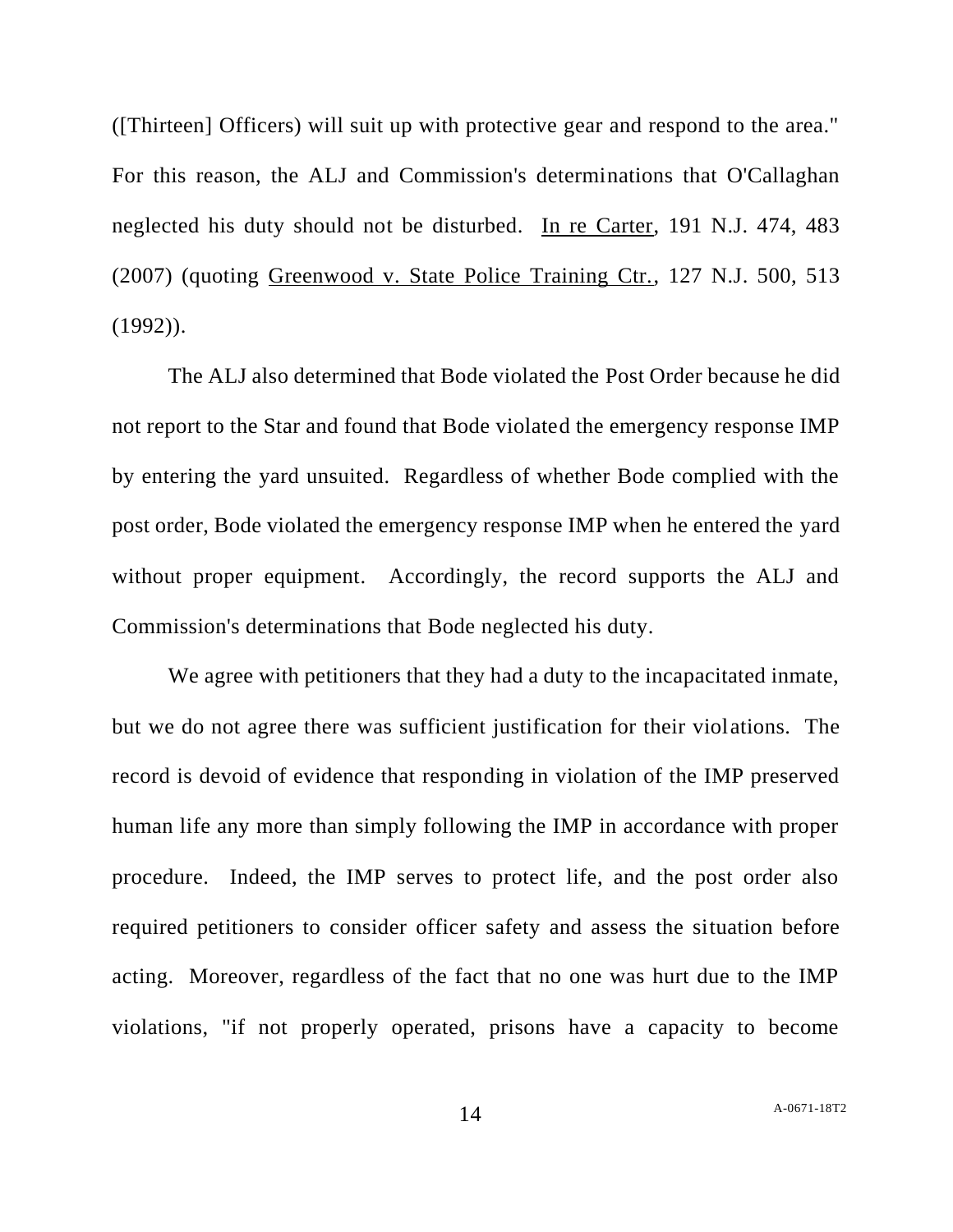'tinderboxes.'" Bowden v. Bayside State Prison Dept. of Corr., 268 N.J. Super. 301, 306 (App. Div. 1993).

Petitioners argue that the record does not support the charges of conduct unbecoming a public employee. "An employee may be subject to discipline for . . . [c]onduct unbecoming a public employee." N.J.A.C. 4A:2-2.3(a)(6). Conduct unbecoming refers to "any conduct which adversely affects the morale or efficiency of the bureau . . . [or] which has a tendency to destroy public respect for municipal employees and confidence in the operation of municipal services." Karins v. City of Atlantic City, 152 N.J. 532, 554 (1998) (quoting In re Emmons, 63 N.J. Super. 136, 140 (App. Div. 1960) (quoting In re Zeber, 156 A.2d 821, 825 (1959))). The conduct in question can be sufficient if it is "'such as to offend publicly accepted standards of decency.'" Id. at 555 (quoting In re Zeber, 156 A.2d at 825).

Discussing conduct unbecoming an officer, we have said, "[A] finding of misconduct . . . may be based merely upon the violation of the implicit standard of good behavior which devolves upon one who stands in the public eye as an upholder of that which is morally and legally correct." In re Emmons, 63 N.J. Super. at 140 (citing Asbury Park v. Dep't of Civ. Serv., 17 N.J. 419, 429 (1955)). We defined conduct unbecoming an officer as "'any conduct which adversely affects the morale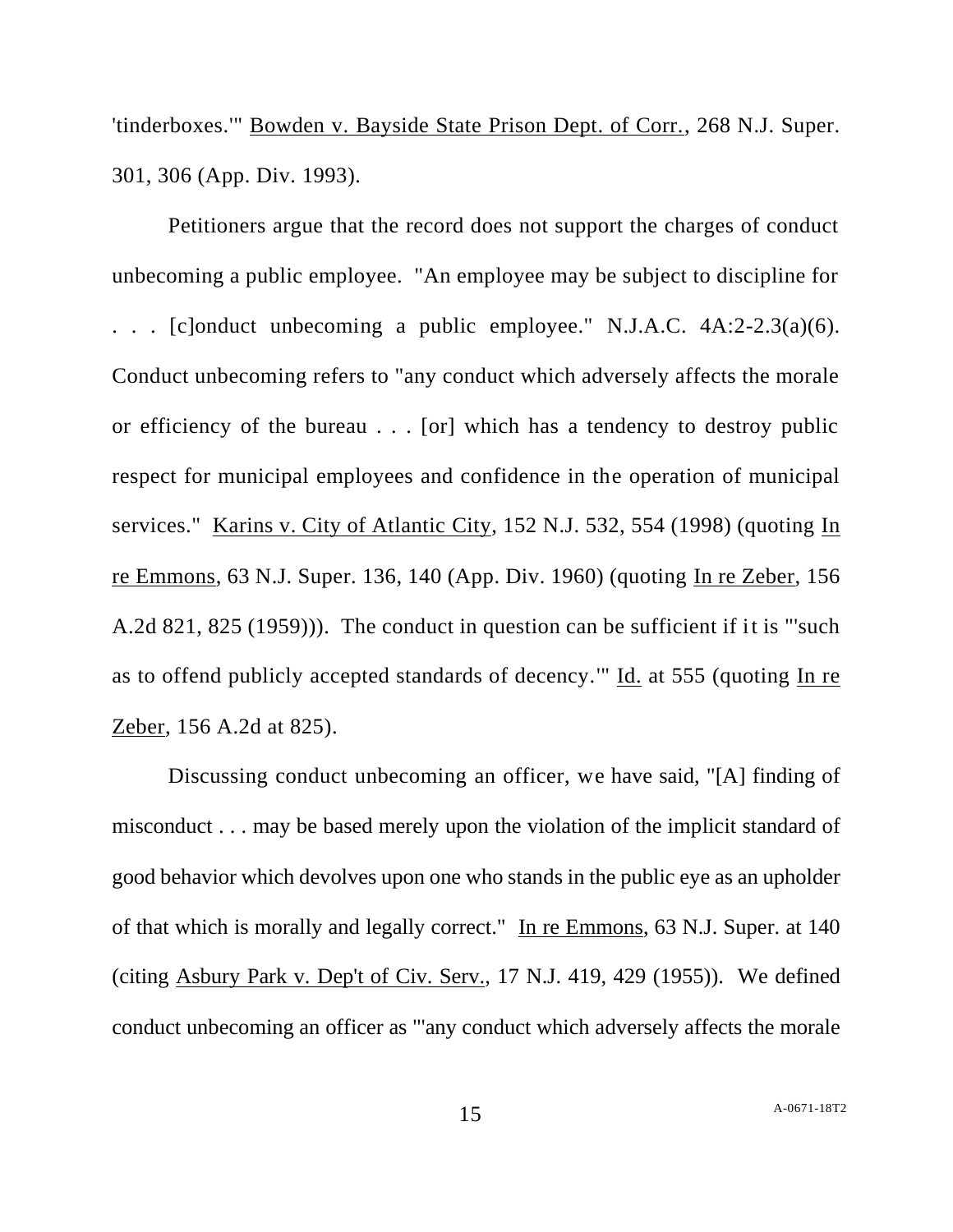or efficiency of the bureau . . . (or) which has a tendency to destroy public respect for municipal employees and confidence in the operation of municipal services.'" Ibid. (quoting In re Zeber, 156 A.2d at 825). The record here supports the ALJ's determination that petitioners' violations of the IMP constituted conduct unbecoming.

Petitioners further argue that no one was placed at risk during the incident because the inmates were compliant, hence safety was not a concern. We disagree.

Adherence to order and procedure in prisons is critical, and violating protocol has the potential to subvert order, which can easily escalate in such a highly charged environment. Bowden, 268 N.J. Super. at 306; see Henry, 81 N.J. at 579 ("Maintaining discipline within law enforcement agencies is important for the safety and security of the public.").

Finally, we address petitioners' arguments that the seriousness of the incident does not warrant a 60-day suspension, that progressive discipline does not warrant a 60-day suspension, and that the Commission failed to consider its own precedent when devising the penalty. Our Supreme Court has held that discipline based in part on the consideration of past misconduct can be a factor in the determination of the appropriate penalty for present misconduct. Town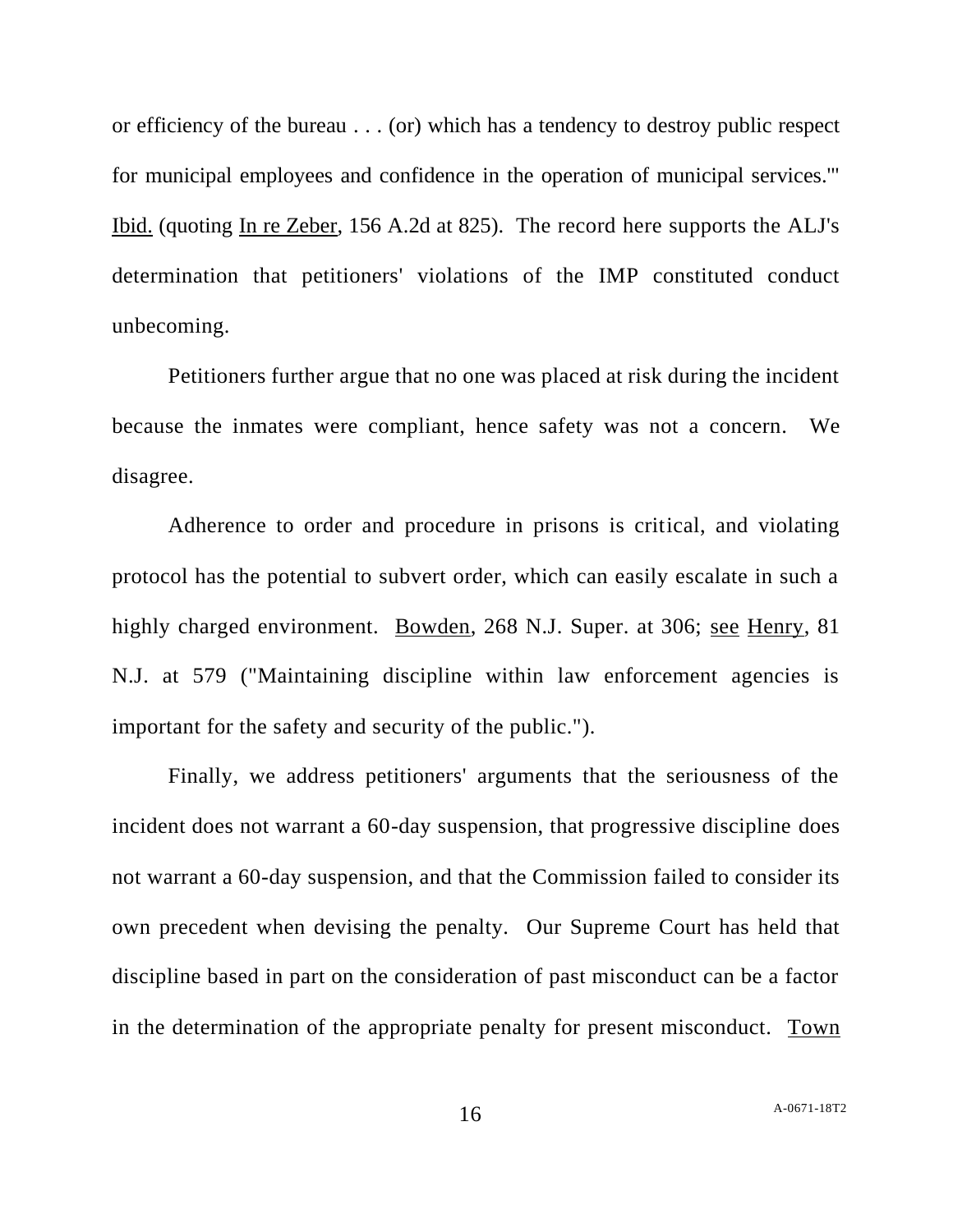of West New York v. Bock, 38 N.J. 500, 523 (1962) (citing Rushin, 65 N.J. Super at 517). Therefore, an employee's past record can be a relevant consideration when determining whether the penalty imposed is appropriate. Ibid.

Thus, "[i]n matters involving discipline of police and corrections officers, public safety concerns may also bear upon the propriety of the dismissal sanction." In re Carter, 191 N.J. at 485; Henry, 81 N.J. at 579. Deference is accorded to an agency's determination of the appropriate penalty, and a reviewing court should only modify that penalty if it concludes that the decision to impose such penalty was arbitrary, capricious, or unreasonable. Henry, 81 N.J. at 579-80. Here, after considering petitioners' disciplinary records, the Commission reduced the ALJ's penalty from a 180-day suspension to a sixtyworking-days suspension. We reject the argument that this was arbitrary, capricious, and unreasonable.

We conclude that sufficient, competent, and credible evidence in the record supports the Commission's final disciplinary actions. Under our standard of review, we see no basis to interfere with that determination. Any additional arguments raised in petitioners' submissions that have not been specifically